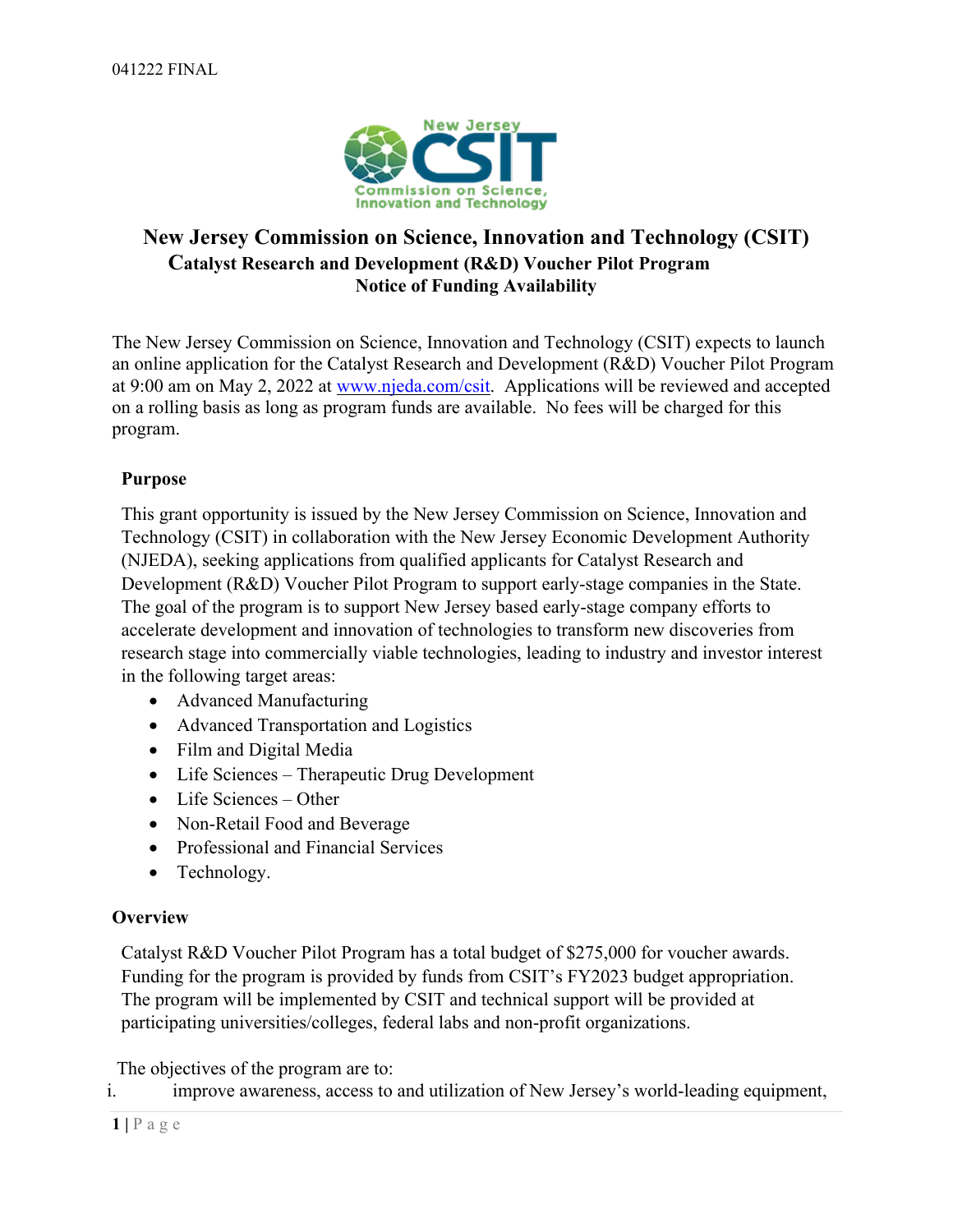facilities, and makerspaces; and

ii. subsidize access to research and development equipment, facilities and makerspaces for small New Jersey based companies that are developing innovative technologies.

#### **Program Details**

The program will subsidize the cost of access to any New Jersey participating university/college, non-profit organization and federal lab for early-stage companies to access equipment and facilities for technological research and development. An asset map listing participating facilities will be available on the CSIT webpage (www.njeda.com/csit).

Each approved voucher will be valid for a period of 12 months (starting from date of the execution of the voucher agreement). Any unused approved voucher amounts will be cancelled after the twelve (12) month period and returned to the program budget for future use. At CSIT's sole discretion, a voucher reservation may be extended for one three-month period if requested in writing prior to expiration.

Provided that funding is available, all complete applications that meet the eligibility criteria and are in compliance with the required documentation are eligible for funding.

## **Eligibility**

To be eligible for the Catalyst R&D Voucher Pilot Program, the applicant company must:

- Be registered to conduct business in New Jersey at the time of application.
- Have no more than 25 full-time employees (FTE calculated on a 35 hour work week) at time of application, until the voucher is awarded and throughout the voucher duration.
- One hundred percent of project work for which the voucher is being sought must be conducted in New Jersey.
- A minimum of one full-time employee must be working in New Jersey at the time of application, until the voucher is awarded and throughout the voucher duration (FTE calculated on a 35 hourr work week).
- Fifty percent or more of the total work of the applicant company's employees and contractors must be conducted in New Jersey (FTE calculated on a 35 hourr work week).
- The applicant company must obtain a signed approval letter from a participating university/college, federal lab or non-profit organization confirming that the facility is capable of and willing to provide the services that will be supported by the voucher.
- The applicant company must be developing or testing technologies in the following target areas:
	- o Advanced Manufacturing
	- o Advanced Transportation and Logistics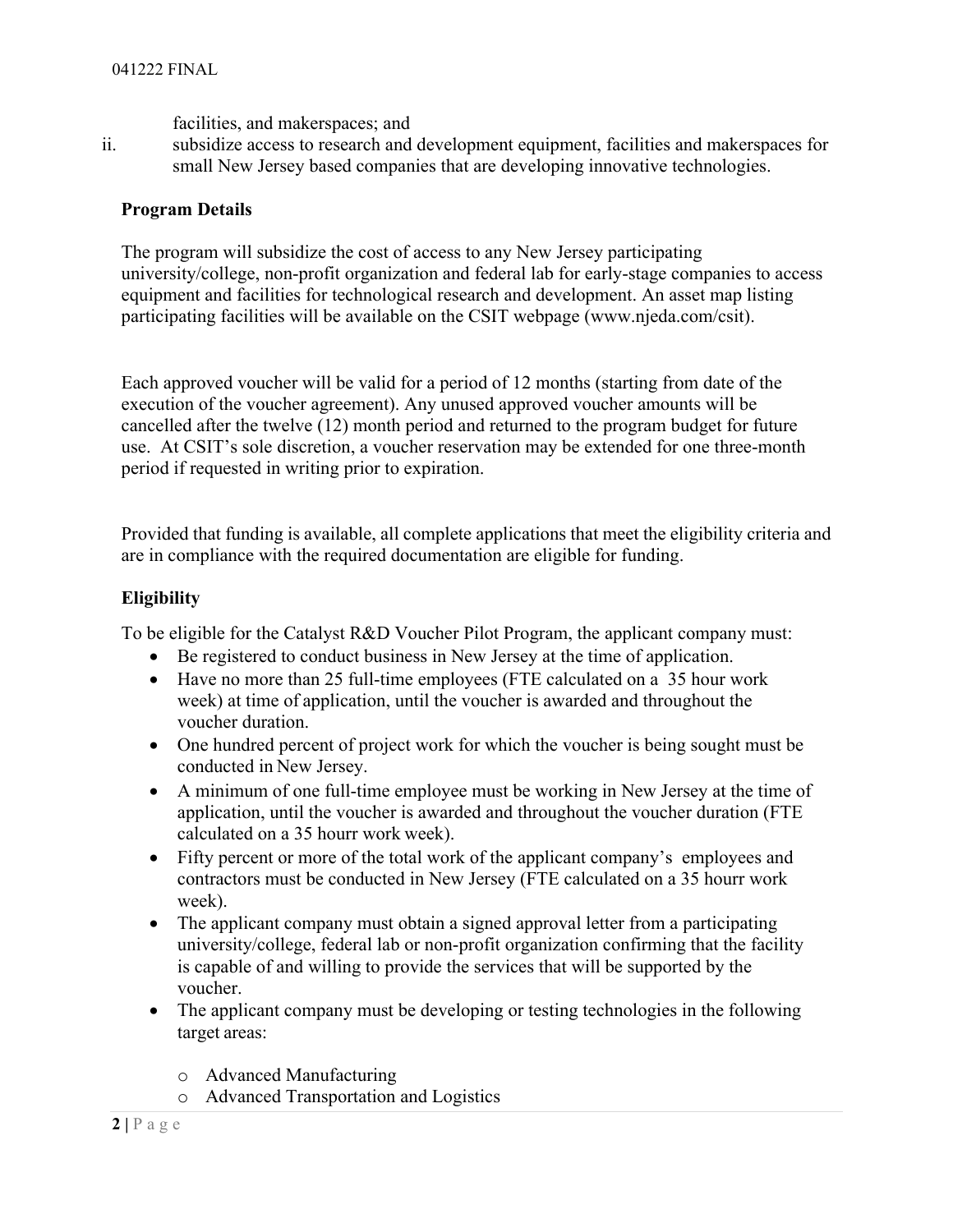- o Film and Digital Media
- o Life Sciences Therapeutic Drug Development
- o Life Sciences Other
- o Non-Retail Food and Beverage
- o Professional and Financial Services
- o Technology.

Applicant companies must have 25 full-time employees (FTE calculated on a 35 hour work week) or less to receive a voucher to cover the cost of the service and facility access.

To participate a facility must:

- be in a two or four-year college or university (public, state, or non-profit) located in New Jersey, or a federal or non-profit organization located in New Jersey,
- allow outside businesses to utilize research and development facilities on a fee-for-service basis, and
- provide a contact person to facilitate requests and participate in Catalyst Voucher Committee meetings.

#### **Eligible Uses**

Eligible applicants can receive vouchers to defray the costs associated with any of the following services or activities in participating facilities:

- Access to core lab facilities, equipment, makerspaces and technology centers.
- Use of facility equipment and technicians for testing and development.
- Training in preparation for independent use of the facility equipment or makerspaces.

The vouchers are intended for specific, early-stage development projects (Projects). All requests should be specifically related to the particular Project for which the voucher is sought. The following uses are ineligible under the Program:

- manufacturing of products for sale or commercial use,
- real estate rental expenses, and
- patient clinical trial expense.

## **Grant Amounts**

Eligible applicants can receive vouchers of \$1,000 up to \$25,000 . Each eligible applicant can apply for multiple vouchers up to a cap of \$25,000 in the aggregate over any 12-month period.

## **Application Process**

The application will open at 9:00 am on May 2, 2022 at [www.njeda.com/csit.](http://www.njeda.com/csit)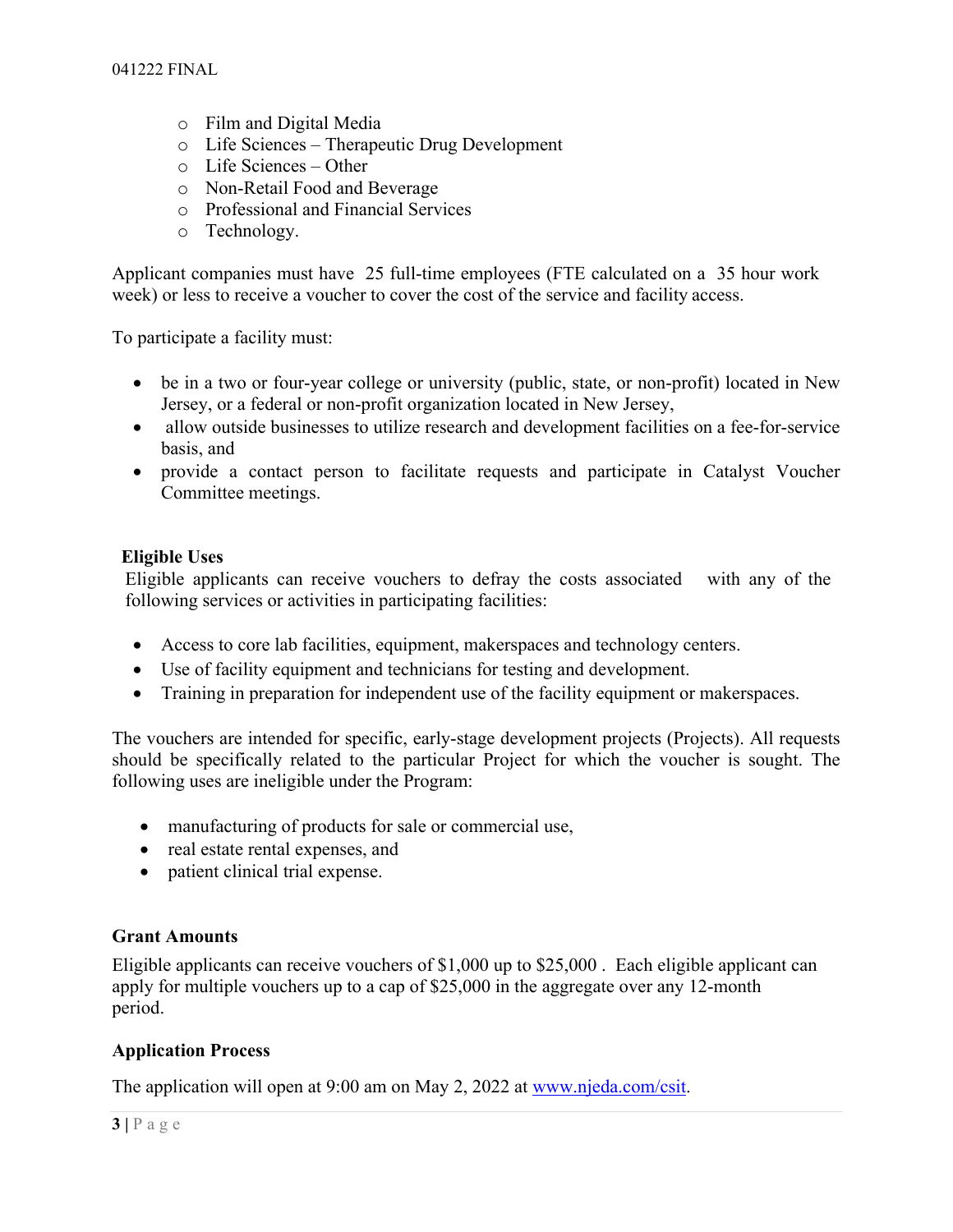Applications will be reviewed and accepted on a rolling basis as long as program funds are available. All applications to the Catalyst R&D Voucher Pilot Program **must** include the following documentation:

- Completed online application via CSIT Portal including a
	- o Signed Application Certification and
	- o Completed CSIT Legal Debarment Questionnaire.
- Summary of the most recent internal applicant company payroll (detailing information on each employee of the company, number of hours worked per week and primary work location).
- Current employee information as appropriate for the applicant company's structure and staffing (i.e., most recent Federal 941, NJ WR-30 (W2 employees) or 1099 (contractors), Shareholder Agreement or K-1).
- Current New Jersey tax clearance certificate listing New Jersey Commission on Science, Innovation and Technology. (See [https://www16.state.nj.us/NJ\\_PREMIER\\_EBIZ/jsp/home.jsp.](https://www16.state.nj.us/NJ_PREMIER_EBIZ/jsp/home.jsp)) All certificates that do not specifically list CSIT will be rejected.
- Approval letter from a participating facility.
- Copy of a signed facility agreement between the applicant and facility.

The following steps detail the application submission process:

- i. All companies must begin their application by completing the intake portion of the application. This includes questions concerning the applicant; the proposed scope of work; the type of facilities for which access is being requested; and if known, the university/college, federal lab or non-profit organization at which such facilities are located; and program eligibility information. CSIT will review the intake information and forward the project technical requirements to the Catalyst R&D Voucher Pilot Program facility review committee.
- ii. The facility review committee (consisting of representatives from each participating university/college, federal lab or non-profit organization) will review the intake forms of each applicant on a rolling basis and direct the application to the facility the applicant intends to work with or the most suitable facility to conduct the work.
- iii. Facility staff will contact each applicant to submit a detailed Project proposal describing the intended scope of work. The applicant and the participating facility will review the scope of work and, if the participating facility agrees to the work, the applicant will complete the facility's application process and sign any relevant forms. The facility will then issue an approval letter to the applicant for the program detailing the services to be provided and the full cost before application of a voucher.
- iv. CSIT will provide the applicant a submission code to finalize their application with all required documentation including the approval letter and a copy of any facility agreements from the participating facility. The application must be completed within six weeks of the receipt of the submission code from CSIT. If the application is not completed, the approval will be cancelled, and the reserved funds returned to the program budget.
- v. All submitted applications will be reviewed by CSIT for document completeness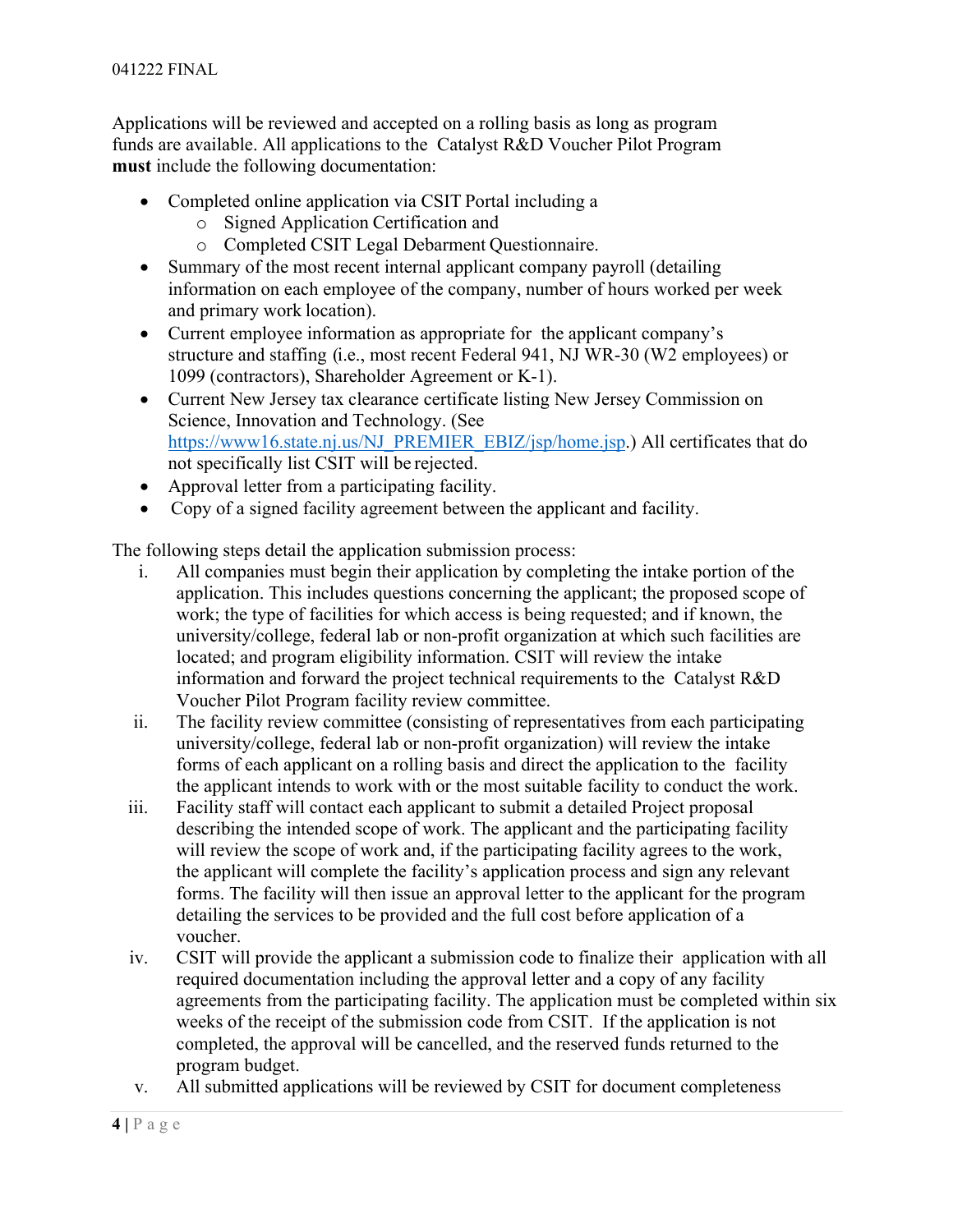and compliance on a rolling basis. Following the completeness review, applicants with missing documentation will receive an email notification from CSIT to resubmit any missing or incomplete required documentation.

- vi. Once an application has been reviewed and approved, the voucher funds will be reserved for 12 months from the date of the voucher reservation approval letter. During this period, the applicant and CSIT must execute a voucher agreement detailing the terms and conditions of the voucher and complete the voucher use at the respective facility. At CSIT's sole discretion, a voucher reservation may be extended for one three-month period if requested in writing prior to expiration.
- vii. At the end of the voucher period, the applicant will submit to CSIT a completion report detailing the scope of work achieved with the voucher and an expense invoice detailing the costs expended and services provided.

**PLEASE NOTE:** The online application will enable applicants to provide an electronic Application Certification by uploading a signed PDF. However, if an applicant prefers not to provide an electronic Application Certification, the applicant may:

i. Mail a hard copy of the signed Application Certification to CSIT at:

Commission on Science, Innovation and Technology Attn: Judith Sheft (Executive Director) 36 W State Street PO Box 990 Trenton, NJ 08625

## **AND**

ii. Email CSIT [\(csitcatalyst@njeda.com\)](mailto:csitcatalyst@njeda.com) with the subject line: "MAILED Application Certification Catalyst Research and Development (R&D) Voucher Pilot Program" indicating that the certification document has been mailed. Only the signed CSIT Application Certification may be mailed. The rest of the application must be submitted through the online system.

If an applicant chooses to mail a hard copy of the Application Certification, the application will only be considered complete once the original signed CSIT Application Certification is received by CSIT.

**PLEASE NOTE:** Due to COVID-19, it may take longer than usual for applicants to obtain certain documentation, such as the New Jersey Tax Clearance Certificate. If an applicant has attempted to obtain but has not received documentation, the applicant must provide CSIT with correspondence or receipts that demonstrate the attempt to obtain the documentation.

All New Jersey Tax Clearance Certificates MUST be submitted before any recommendation of an award will be made with respect to that applicant